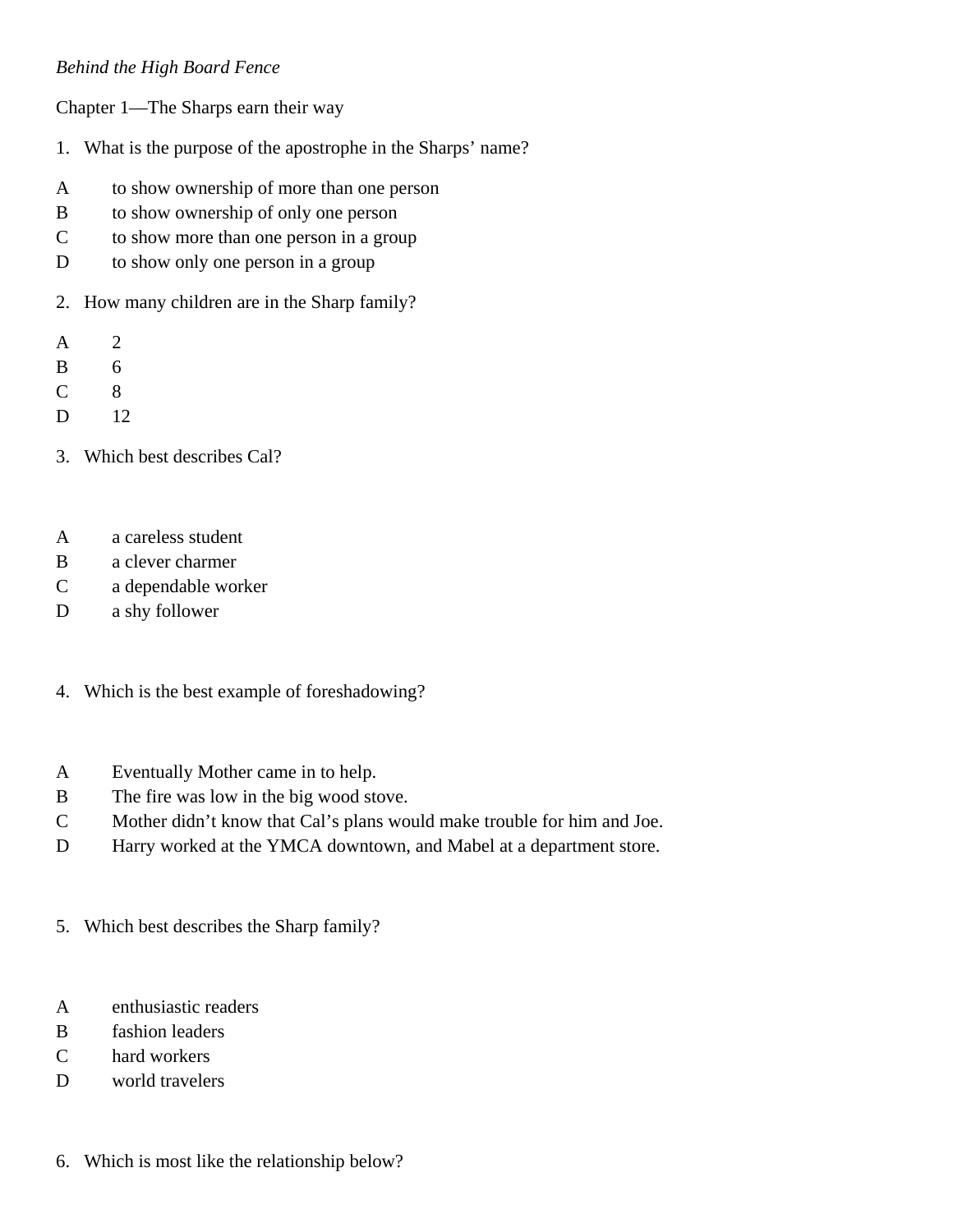## Mother : seamstress

- A Mabel : clerk
- B Helen : stockings
- C Joe and Cal : newspapers
- D Early sisters : chirp and cluck

## 7. Which best completes the graphic organizer?

| Meaning $#1$ | Pun                                  | Meaning $#2$                 |
|--------------|--------------------------------------|------------------------------|
|              | The Early sisters were called the    | Early was the sisters' name. |
|              | 'Early Birds' because they seemed    |                              |
|              | to 'chirp and cluck' as they talked. |                              |

- A 'Chirp and cluck' is the name of a popular cooked breakfast cereal.
- B 'Chirp and cluck' are the bird-like sounds the sisters made when talking.
- C 'Chirp and cluck' is the noise birds made when nesting in the secret tree.
- D 'Chirp and cluck' are the sounds the sisters' shoes made coming down the stairs.
- 8. Which remains unexplained in the chapter?
- A how the dishes were washed
- B how the sewing machine worked
- C the importance of the secret tree
- D why Helen took off her stockings

Discuss and write about each chapter, completing open-ended sentences, such as:

1. I learned…

2. I predict…

3. I felt…because…

4. I thought…because…